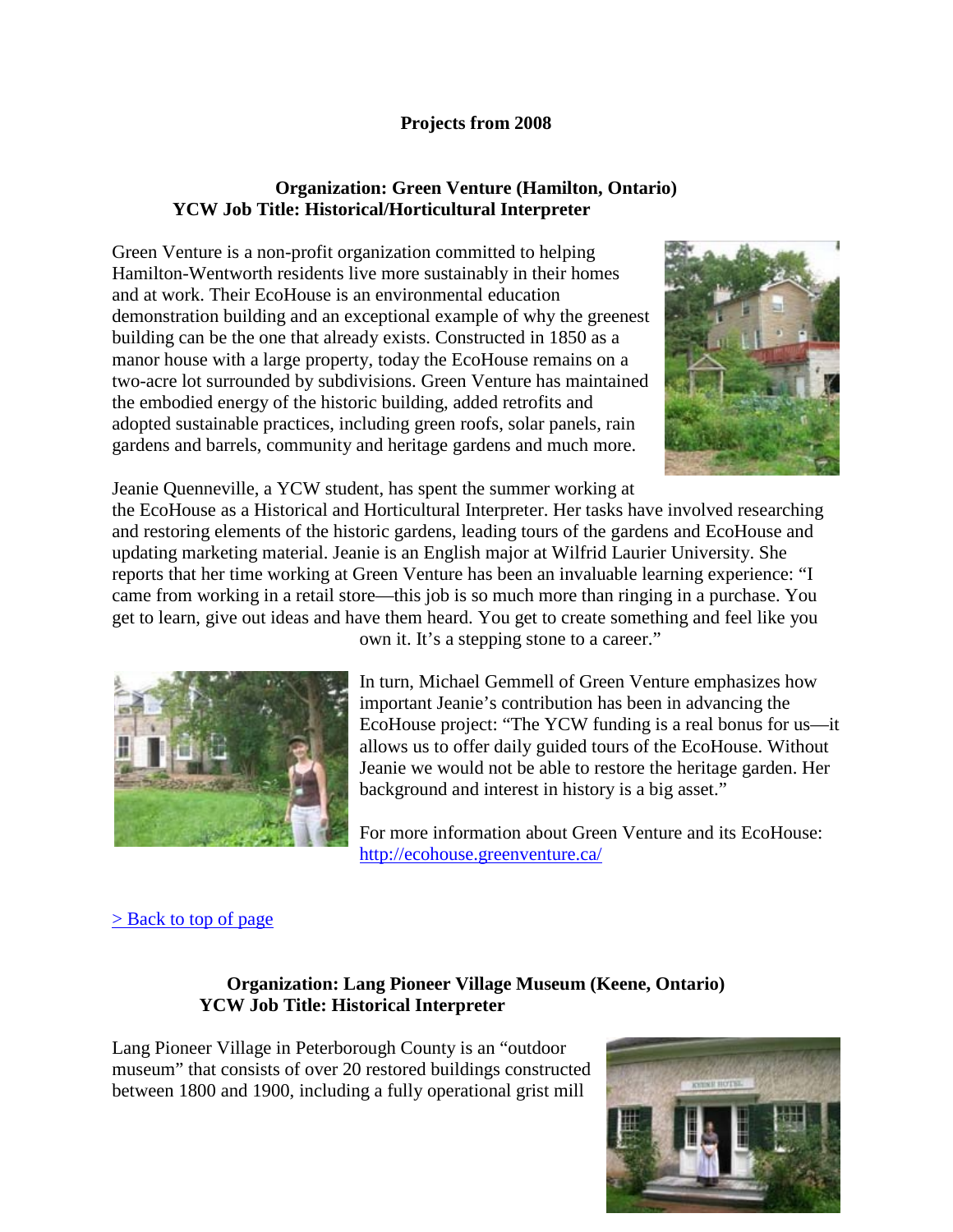where whole wheat is ground into flour. The buildings and artefacts that make up the village were moved from the surrounding townships in 1967—some from a distance of 145km. Today, visitors to Lang can experience a glimpse into Peterborough County's agricultural heritage. Historical interpreters of all ages dressed in authentic historical costumes go about their daily chores and traditional trades while visitors look on.

Visitors to the Keene hotel are greeted by the smell of fresh baking and the smiling face of Paige Hickey, a Historical Interpreter ready to lead informative tours of the hotel and adjoining garden that would have provided the produce for meal preparation. Paige is a YCW student whose historical expertise reveals the challenges of heating, cleaning and running a 19th century rural hotel.

Paige is working on a master's degree in history at Carleton University, and has really enjoyed the opportunity of working in a job related to her field of study: "In the past I've worked at a clothing store, a pharmacy, and a bakery. I've volunteered at Lang as an interpreter for about five or six years. This is where I wanted to be this summer. I love it here; it's a great experience and I



would really like to come back next summer."

Joe Corrigan, Manager of Lang Pioneer Village, said that the YCW funding has been essential for its summer programs: "Lang has 20 historic buildings and we had 20,000 visitors through the village last year. We offer living history to our visitors and can't do that without people working here as costumed historical interpreters. We receive some funding through the County, but those funds are mainly used to maintain the buildings. Getting funding through YCW and other grants is key to being able to hire students to run our summer programs.

We'll never be completely self-sufficient—grants help keep us viable."

For more information about Lang Pioneer Village Museum: <http://www.langpioneervillage.ca/about.php>

[> Back to top of page](http://www.heritagecanada.org/eng/services/works_2008_pop01.htm#top)

# **Organization: Markham Museum (Markham, Ontario) YCW Job Title: Curatorial Exhibit Assistant**

Markham Museum is a 25-acre historical village, containing nearly 30 buildings, structures and exhibits, including Regency and Victorian homes, a Baptist Church, a Log Cabin, a Train Station, a Saw Mill and much more. This community heritage site has been in operation for

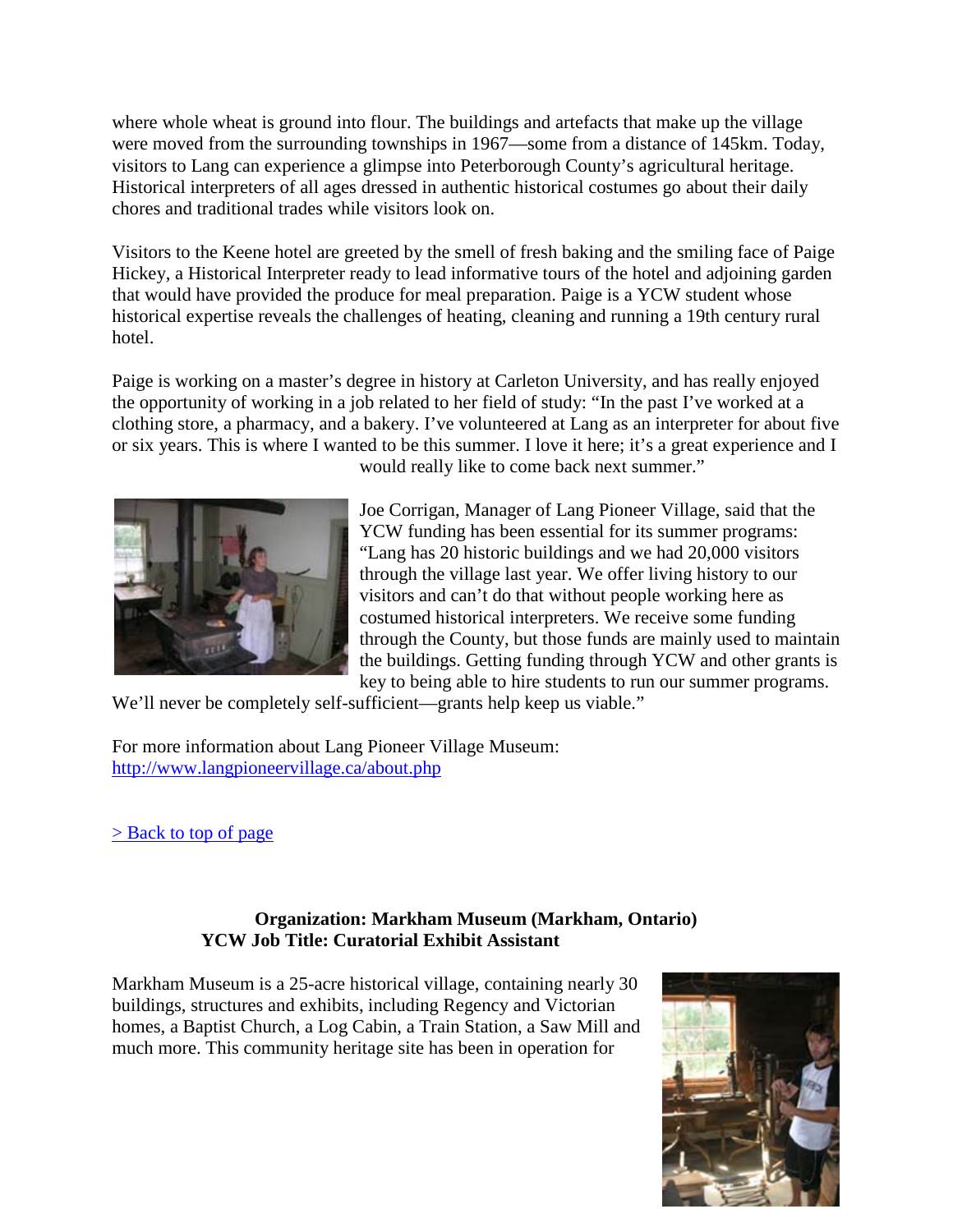over 35 years and is situated in the heart of downtown Markham, across the street from a shopping centre.

Having taken on the role of Curatorial Exhibit Assistant, YCW student Andrew George has become an important asset to the Museum. This summer he's worked on three exhibits: the Honey House, the Strickler Barn and the Print Shop. Andrew has worked with staff members in the Educational Department to develop a hands-on exhibit space in the Strickler Barn for visiting students. The work has involved site research and coordinating the design and installation of full exhibits, from painting to handling all the artefacts.

When asked to describe the work he's doing Andrew said, "I'm basically given an empty building and the 'big picture' of what my supervisors want to achieve. Then I put together exhibits to tell a story about the building. I come up with a plan and implement it using the artefacts. This is where my creative and artistic side takes over." Andrew is currently studying Art History at Concordia University and has really enjoyed the opportunity to work in a job that allows him to be creative and work in his field: "I used to work for a large home improvement



retailer and if I hadn't got this job I'd probably still be there. I love this job!"

Andrew's project supervisor, Rachael Ancheril, said that it "would be really difficult to fill our summer positions without help from Young Canada Works. For instance, we're down one maintenance person this summer and this has had a big impact on us. We're really fortunate to have been approved for a YCW position this year."

For more information about Markham Museum:

<http://www.markham.ca/Markham/Attractions/Museum/>

 $>$  Back to top of page

# **Organization: Mississauga Heritage Foundation (Mississauga, Ontario) YCW Job Title: Resource Center Assistant**

The Mississauga Heritage Foundation was founded in 1960 as a nonprofit organization with a mandate to provide the community with a comprehensive Heritage Resource Center and to promote Mississauga's history. The Foundation operates out of "The Grange" or Robinson-Adamson house, a historic building constructed in 1828 and restored from 1979-1981. During the restoration the exterior brick was removed and today the house stands with all its original exterior detailing.